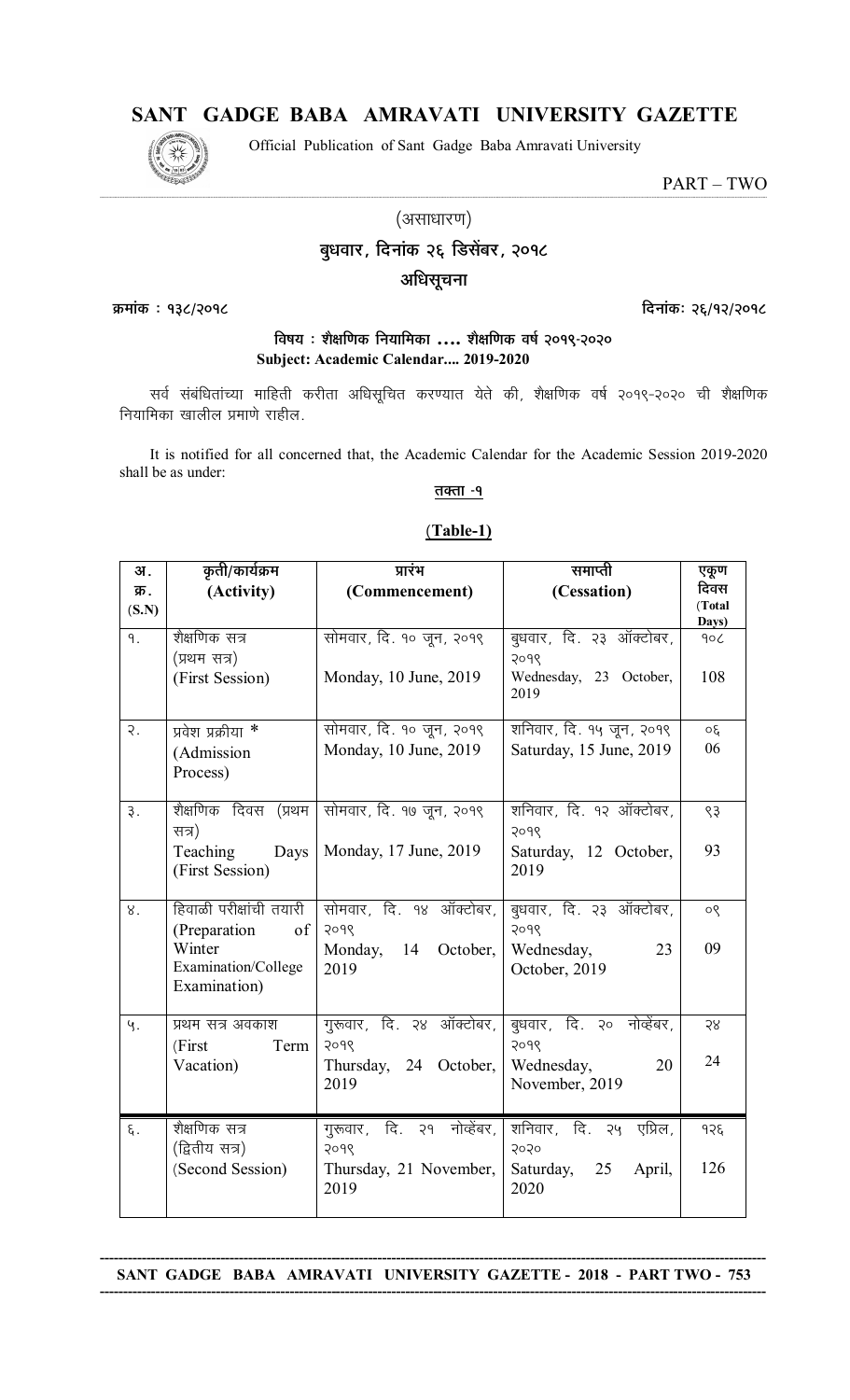**------------------------------------------------------------------------------------------------------------------------------------------------ SANT GADGE BABA AMRAVATI UNIVERSITY GAZETTE - 2018 - PART TWO - 754 ------------------------------------------------------------------------------------------------------------------------------------------------**

| $\theta$ . | अशैक्षणिक**<br>दिवस                             | गुरूवार, दि. २१ नोव्हेंबर,                   | शुक्रवार, दि. १३ डिसेंबर, | Qo           |
|------------|-------------------------------------------------|----------------------------------------------|---------------------------|--------------|
|            | (नॅकची तयारी, कर्मचारी                          | २०१९                                         | 9098                      |              |
|            | कार्यक्रम,<br>विकास                             | Thursday, 21 November,                       | Friday, 13 December,      | 20           |
|            | अंतर्गत गुणवत्ता<br>हमी                         | 2019                                         | 2019                      |              |
|            | अंतर्गत<br>सभा,<br>कक्ष                         |                                              |                           |              |
|            | गूणवत्ता हमी अहवाल                              |                                              |                           |              |
|            | सादरीकरण व<br>इतर                               |                                              |                           |              |
|            | गुणवत्ता वाढी संबंधित                           |                                              |                           |              |
|            | शैक्षणिक<br>उपक्रम,                             |                                              |                           |              |
|            | अंकेक्षण, इत्यादी.)                             |                                              |                           |              |
|            | Non<br>Instructional                            |                                              |                           |              |
|            | Days                                            |                                              |                           |              |
|            | (NAAC                                           |                                              |                           |              |
|            | Preparation, Faculty                            |                                              |                           |              |
|            | Development                                     |                                              |                           |              |
|            | Programmes, IQAC                                |                                              |                           |              |
|            | Meetings,<br><b>IQAR</b>                        |                                              |                           |              |
|            | Submission,<br>Post                             |                                              |                           |              |
|            | Accreditation<br>Activities<br>for              |                                              |                           |              |
|            | Quality                                         |                                              |                           |              |
|            | Enhancement,                                    |                                              |                           |              |
|            | Academic<br>Audit,                              |                                              |                           |              |
|            | $etc.$ )                                        |                                              |                           |              |
| $\zeta$ .  | शैक्षणिक दिवस (द्वितीय                          | शनिवार, दि. १४ डिसेंबर,                      | शनिवार, दि. १८ जानेवारी,  | $\gamma$     |
|            | सत्र)                                           | २०१९                                         | २०२० (३० दिवस)            |              |
|            | Teaching<br>Days                                | Saturday, 14 December,                       | Saturday, 18 January,     | 90           |
|            | (Second Session)                                | 2019                                         | 2020 (30 Days)            |              |
|            |                                                 | सोमवार, दि. २७ जानेवारी,                     | सोमवार, दि. १३ एप्रिल,    |              |
|            |                                                 | 5050                                         | 5050                      |              |
|            |                                                 | Monday, 27<br>January,                       | Monday, 13 April, 2020    |              |
|            |                                                 | 2020                                         | $(60 \text{ Days})$       |              |
| $\zeta$ .  | विद्यार्थ्यांचे<br>गैरशैक्षणिक                  | सोमवार, दि. २० जानेवारी,                     | शनिवार, दि. २५ जानेवारी,  | $30^{\circ}$ |
|            | उपक्रम.                                         | 5050                                         | 5050                      |              |
|            | Curricular<br>(Extra<br>Activities of students) | Monday,<br>20<br>January,                    | Saturday, 25 January,     | 06           |
|            |                                                 | 2020                                         | 2020                      |              |
| 90.        | उन्हाळी परीक्षांची तयारी                        | बुधवार, दि. १५ एप्रिल, २०२०                  | शनिवार, दि. २५ एप्रिल,    | $90^{\circ}$ |
|            | (Preparation<br>for                             |                                              | 5050                      |              |
|            | Summer                                          | Wednesday, 15 April,                         | Saturday, 25<br>April,    | 10           |
|            | Examination/College                             | 2020                                         | 2020                      |              |
|            | Examinations)                                   |                                              |                           |              |
| 99.        | द्वितीय सत्र अवकाश                              | दि.<br>एप्रिल,<br>सोमवार,<br>20 <sub>9</sub> | शनिवार, दि. ६ जून, २०२०   | ३६           |
|            | (Second<br>Term                                 | 5050                                         |                           |              |
|            | Vacation)                                       | Monday, 27 April, 2020                       | Saturday, 6 June, 2020    | 36           |

\* प्रथम सत्र प्रारंभ होण्यापूर्वी अवकाश कालावधीत प्रवेश प्रक्रीया सुरु करण्यात यावी.

(Admission Process may be started prior to commencement of First Session in vacations.)

\*\* विद्यापीठाने Faculty Development Programme, Orientation/Refresher Courses इत्यादी शक्यतो या कालावधीत आयोजित करावे.

 (As far as possible the University should organize Faculty Development Programme, Orientation/Refresher Courses etc. during this period.)

#### <u>विद्यापीठाच्या परीक्षा व दीक्षांत समारंभ</u>

#### **University Examinations and Convocation**

आ. विद्यापीठाने खालील कालावधीतच परीक्षांचे आयोजन करावे.

A.The University Shall conduct examinations strictily adhering to following schedule.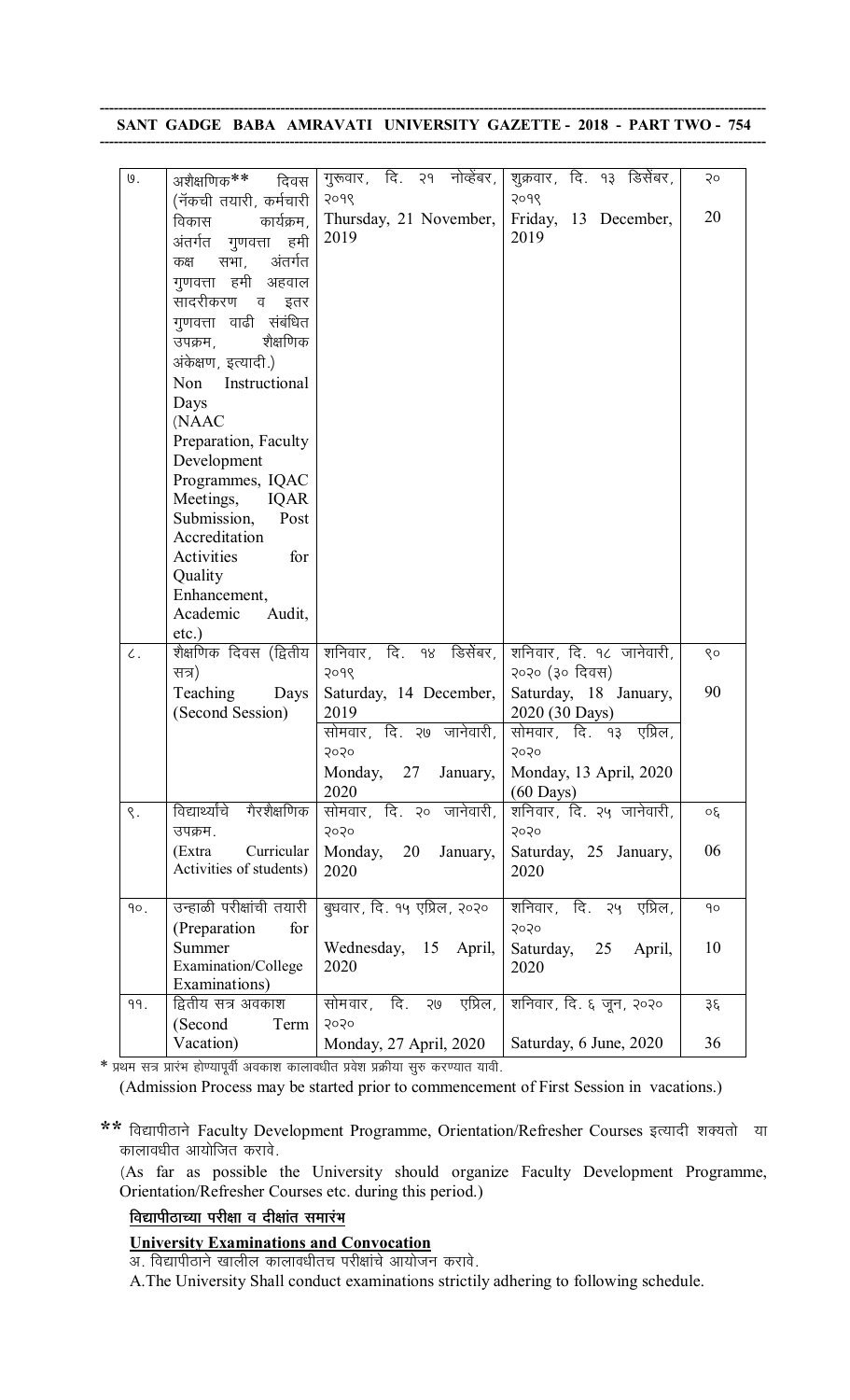|  |  | SANT GADGE BABA AMRAVATI UNIVERSITY GAZETTE - 2018 - PART TWO - 755 |  |  |
|--|--|---------------------------------------------------------------------|--|--|
|  |  |                                                                     |  |  |

| अ. क्र.<br>(S.N) | कृती/कार्यक्रम<br>(Activity) | प्रारंभ<br>(Commencement)               | समाप्ती<br>(Cessation)             | एकूण<br>दिवस<br>(Total<br>Days) |
|------------------|------------------------------|-----------------------------------------|------------------------------------|---------------------------------|
|                  | हिवाळी परीक्षा               | दि.<br>गुरूवार,<br>919<br>ऑक्टोबर, २०१९ | शक्रवार, दि. १३<br>डिसेंबर, २०१९   | ४६                              |
|                  | <b>Winter Examinations</b>   | Thursday,<br>17<br>October, 2019        | Friday,<br>13<br>December,<br>2019 | 46                              |
| 2.               | उन्हाळी परीक्षा              | िदि .<br>बुधवार ,<br>94<br>एप्रिल, २०२० | शनिवार, दि. ६<br>जून, २०२०         | 88                              |
|                  | <b>Summer Examinations</b>   | Wednesday,<br>15<br>April, 2020         | Saturday,<br>6<br>June, 2020       | 46                              |

# **<u>विशेष सुचनाः (Special Note):</u>**

ब. विद्यापीठाचा दीक्षांत समारंभ दि. २० डिसेंबर, २०१९ ला आयोजित करण्यात येईल.

B. University Convocation will be organized on 20<sup>th</sup> December, 2019.

| अ. क्र.    | सण/सुट्या                           | दिवस व दिनांक                     |
|------------|-------------------------------------|-----------------------------------|
| (Sr.No.)   | (Festivals/Holidays)                | (Day & Date)                      |
| ٩.         | बकरी ईद (ईद-उल-झुआ)                 | सोमवार, दि. १२ ऑगस्ट, २०१९        |
|            | Bakri Id (Id-Ul-Zuha)               | Monday, 12 August, 2019           |
| २.         | स्वातंत्र्य दिन                     | गुरूवार, दि. १५ ऑगस्ट, २०१९       |
|            | Independence Day                    | Thursday, 15 August, 2019         |
| 3.         | पारशी नववर्ष दिन (शहेनशाही)         | शनिवार, दि. १७ ऑगस्ट, २०१९        |
|            | Parsi New Year (Shahenshahi)        | Saturday, 17 August, 2019         |
| 8.         | गणेश चतुर्थी                        | सोमवार, दि. २ सप्टेंबर, २०१९      |
|            | Ganesh Chaturthi                    | Monday, 2 September, 2019         |
| Ч.         | गौरीपूजन                            | शुक्रवार, दि. ६ सप्टेंबर, २०१९    |
|            | Gouri Poojan                        | Friday, 6 September, 2019         |
| ξ.         | मोहरम                               | मंगळवार, दि. १० सप्टेंबर, २०१९    |
|            | Moharum                             | Tuesday, 10 September, 2019       |
| $\theta$ . | सर्वपितृ अमावास्या                  | शनिवार, दि. २८ सप्टेंबर, २०१९     |
|            | Sarvapitru Amawasyya                | Saturday, 28 September, 2019      |
| $\zeta$ .  | महात्मा गांधी जयंती                 | बुधवार, दि. २ ऑक्टोबर, २०१९       |
|            | Mahatma Gandhi Jayanti              | Wednesday, 2 October, 2019        |
| ς.         | दसरा                                | मंगळवार, दि. ८ ऑक्टोबर, २०१९      |
|            | Dasara                              | Tuesday, 8 October, 2019          |
| 90.        | खिसमस                               | बुधवार, दि. २५ डिसेंबर, २०१९      |
|            | Christmas                           | Wednesday, 25 December, 2019      |
| 99.        | छत्रपती शिवाजी महाराज जयंती         | बुधवार, दि. १९ फेब्रुवारी, २०२०   |
|            | Chhatrapati Shivaji Maharaj Jayanti | Wednesday, 19 February, 2020      |
| 9२.        | महाशिवरात्री                        | शुक्रवार, दि. २१ फेब्रुवारी, २०२० |
|            | Mahashivratri                       | Friday, 21 February, 2020         |
| 93.        | होळी (दुसरा दिवस)                   | मंगळवार, दि. १० मार्च, २०२०       |
|            | Holi (Second Day)                   | Tuesday, 10 March, 2020           |
| 98.        | गुढीपाडवा                           | बुधवार, दि. २५ मार्च, २०२०        |
|            | Gudhi Padwa                         | Wednesday, 25 March, 2020         |
| 94.        | रामनवमी                             | गुरूवार, दि. २ एप्रिल, २०२०       |
|            | Ram Navmi                           | Thursday, 2 April, 2020           |
| ٩ξ.        | महावीर जयंती                        | सोमवार, दि. ६ एप्रिल, २०२०        |
|            | Mahavir Jayanti                     | Monday, 6 April, 2020             |
| 90.        | गुड फ्रायडे                         | शुक्रवार, दि. १० एप्रिल, २०२०     |
|            | Good Friday                         | Friday, 10 April, 2020            |
| 96.        | डॉ बाबासाहेब आंबेडकर जयंती          | मंगळवार, दि. १४ एप्रिल, २०२०      |
|            | Dr.Babasaheb Ambedkar Jayanti       | Tuesday, 14 April, 2020           |

<u>तक्ता -२</u> **(Table – 2)**